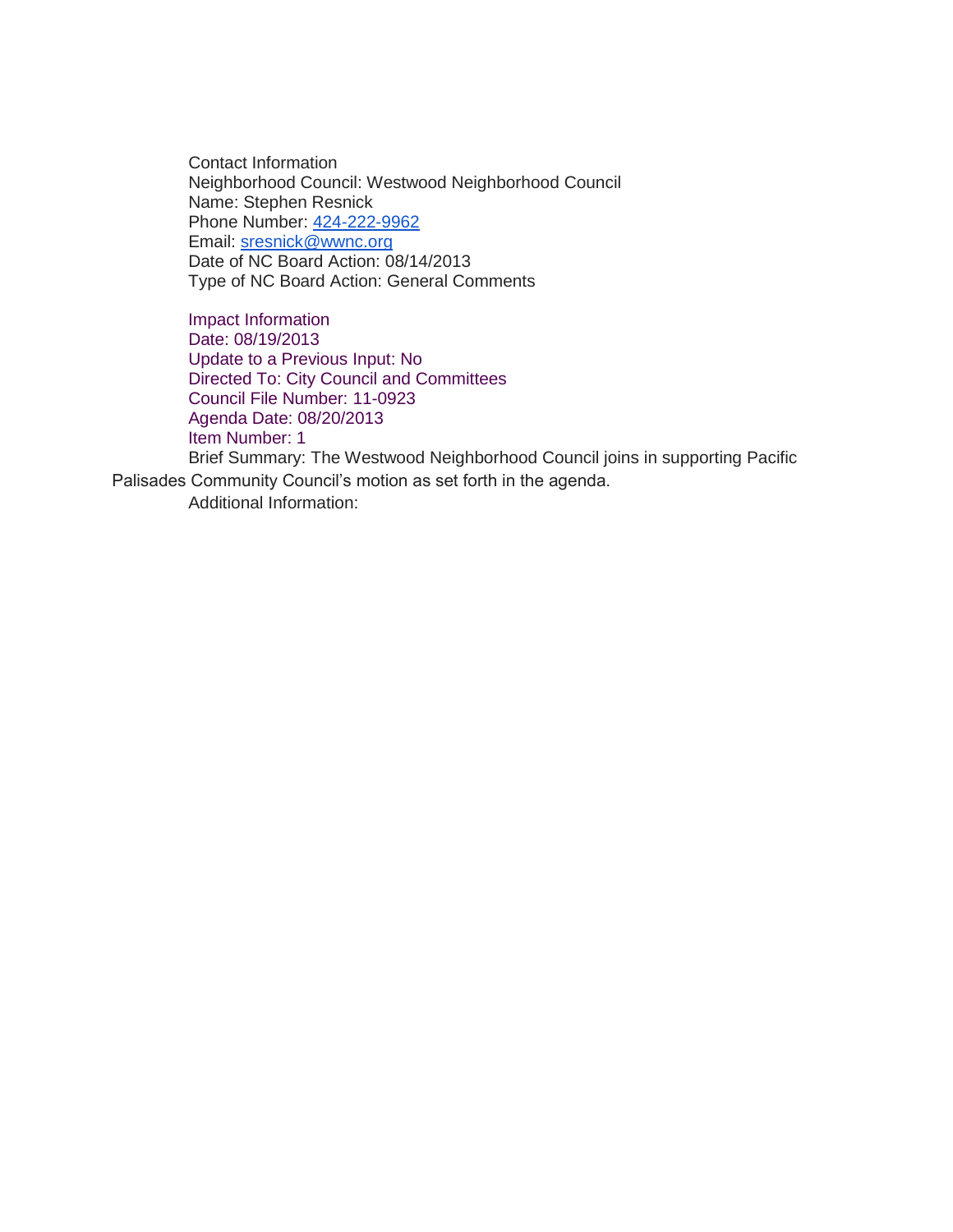# WESTWOOD NEIGHBORHOOD COUNCIL MEETING MINUTES

# AUGUST 14, 2013

# WESTWOOD PRESBYTERIAN CHURCH, 10822 WILSHIRE BLVD. LOS ANGELES, CA 90024

# 1. CALL TO ORDER

President Jerry Brown called the meeting to order at 7:08 p.m. Board members in attendance were Dean Abell, Sarah Austerlitz, Angus Beverly, Connie Boukidis, Jerry Brown, Lisa Chapman, Carole Cohen, Jolie Duhon, Armen Hadjimanoukian, Samuel Haws, Ryan Krebs, Stephen Resnick, Mark Rogo, Clinton Schudy, Michael Stajura, Scott Whittle, and Laura Winikow. Members excused were Roozbeh Farahanipour and Mark Herd. A quorum was present. There were 32 stakeholders and guests present.

# 2. APPROVAL OF MINUTES

Scott Whittle moved to approve the July 10, 2013 meeting minutes, seconded by Clinton Schudy; the motion carried unanimously.

# 3. COMMENTS BY PUBLIC OFFICIALS

 A. Daniel Tamm, Mayor Garcetti's Westside Area Representative, introduced himself and said he looked forward to a productive relationship.

 B. Katherine Hennigan, CD5's Director of Economic Development, introduced herself and said that she will be working on economic development all over CD5 and is also the representative for constituent services on the Westside.

C. LAFD Battalion Chief Tim Kerbrat said that the LAFD's brush clearing program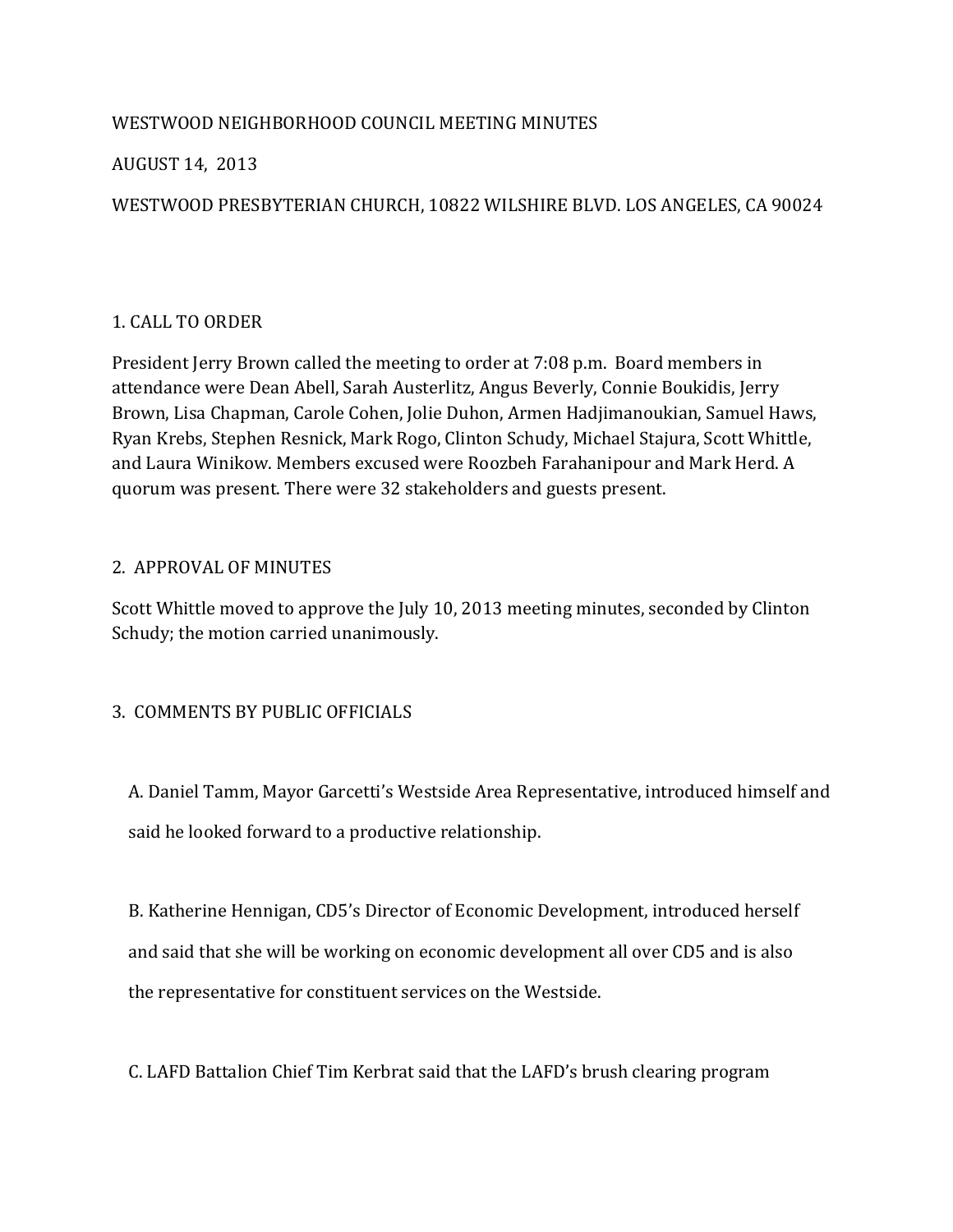started on May 1st, and its objective is to get brush cleared out before fire season. LAFD is making sure that all high-rise buildings have evacuation plans. It is mandatory for commercial buildings and voluntary for residential buildings. Each building should have one person who is in charge. There is a certification program online.

 D. UCLA representative Marco Perez announced that September 24, 2013 is UCLA's Volunteer Day when UCLA sends out about 7,000 students, faculty, and staff to volunteer all over Los Angeles.

#### 4. PUBLIC COMMENTS

 A. Stakeholder John Heidt urged people from faith-based organizations to contact Katherine Hennigan from CD5 for help with relaxed parking for weddings and funerals.

 B. UCLA student Vincent announced he is planning to open a boba tea shop at 10965 Weyburn Avenue and wanted to know if there is anything he should do to work with WWNC..

 C. Stakeholder Steve Sann reported that he along with Jerry Brown, Ryan Krebs, Stephen Resnick, Stakeholder Wolfgang Veith and others, attended a City Council meet ing on August 2nd where the issue of City Target's alcohol permit was on the agenda. Many people spoke against the alcohol permit but the City Council favored it 12 - 0.

#### 5. STANDING COMMITTEE STATUS REPORTS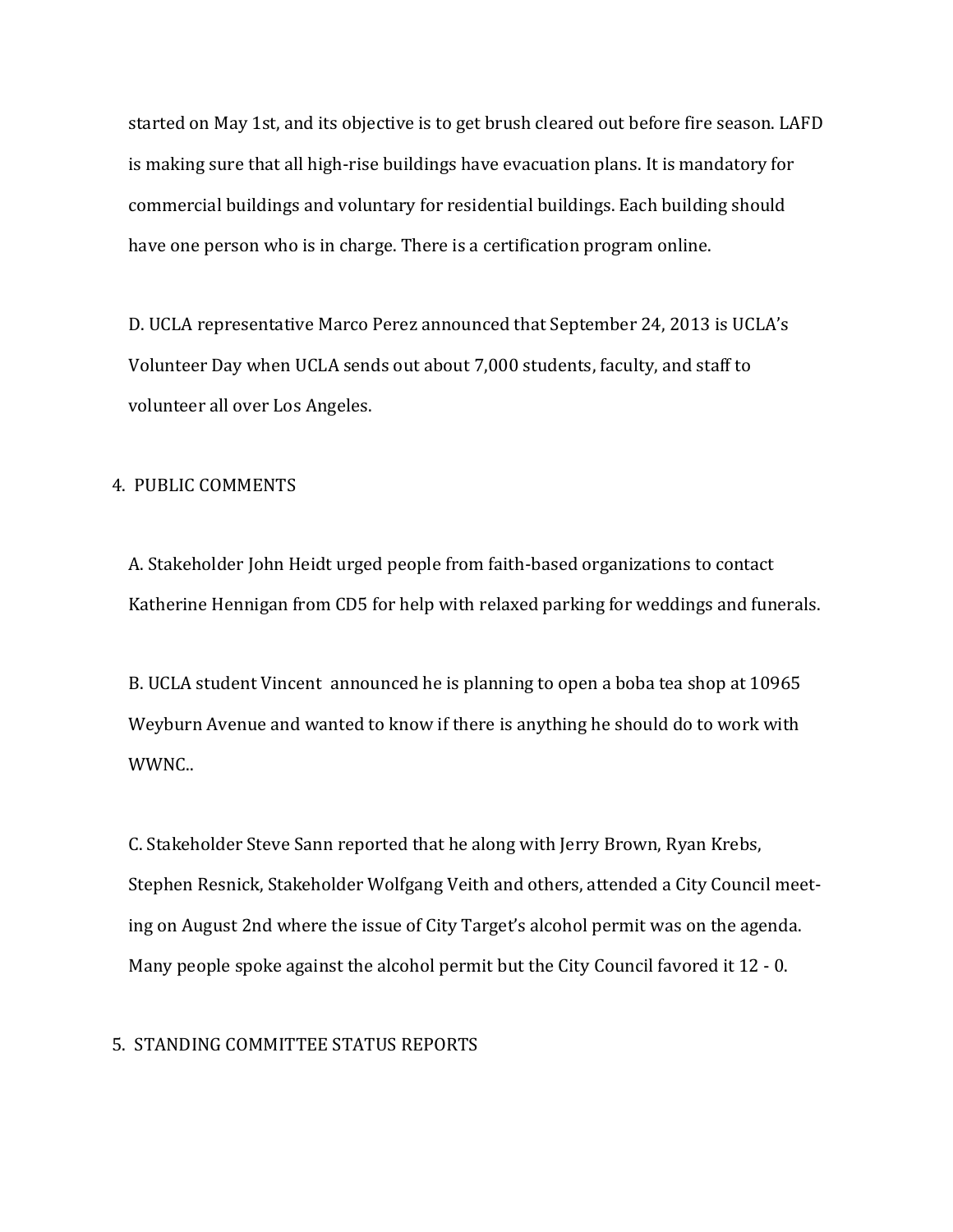A. The Executive Committee had no report.

 B. Treasurer Laura Winikow listed the four expenses of \$33.78 for last month's copies, \$76.82 for this month's copies, \$75 set up fee for the meeting, and \$1,200 for website setup and maintenance, which need approval. Connie Boukidis moved, with a second by Scott Whittle, to approve the four expenses. The motion carried unanimously.

### C. Land Use

# 1. GayleyKinross Project

 The Westwood Neighborhood Council supports the application by Mixed Use Capital, CA for the project located at 10955-59 Kinross and 1085-99 Gayley Avenues, Los Angeles, CA 90024 for relief from LAMC Section 12.22-A, 23 under Section 12.24 W, 27 Conditional Use for the relief from Commercial Corner/Mini Shopping requirements to permit hours of operation Friday through Sunday from 7 a.m. to 1 a.m. and Monday through Thursday from 7 a.m. to 12 a.m. and relief from all landscaping requirements; and relief from Section 12.21-A, 4 via 12.27 Zone Variance to permit zero in conjunction with this project in lieu of the "5" parking spaces required by Building and Safety for the approximately 428 square foot expansion.

# 2. Stars Inn Project

Developer Mahyar Barin spoke about the project and said that he has followed all the rules and tried to reach out to the community. Comstock Hills Homeowners Association

(CHHOA) members spoke about how it would set a bad precedent because it would overlook single family homes, and it was not a quality building, plus the height would cast a shadow over formerly sunny yards. Stakeholder Sandy Brown said it was a disservice to the community because not having any guest parking would be an absolute disaster.

Connie Boukidis moved,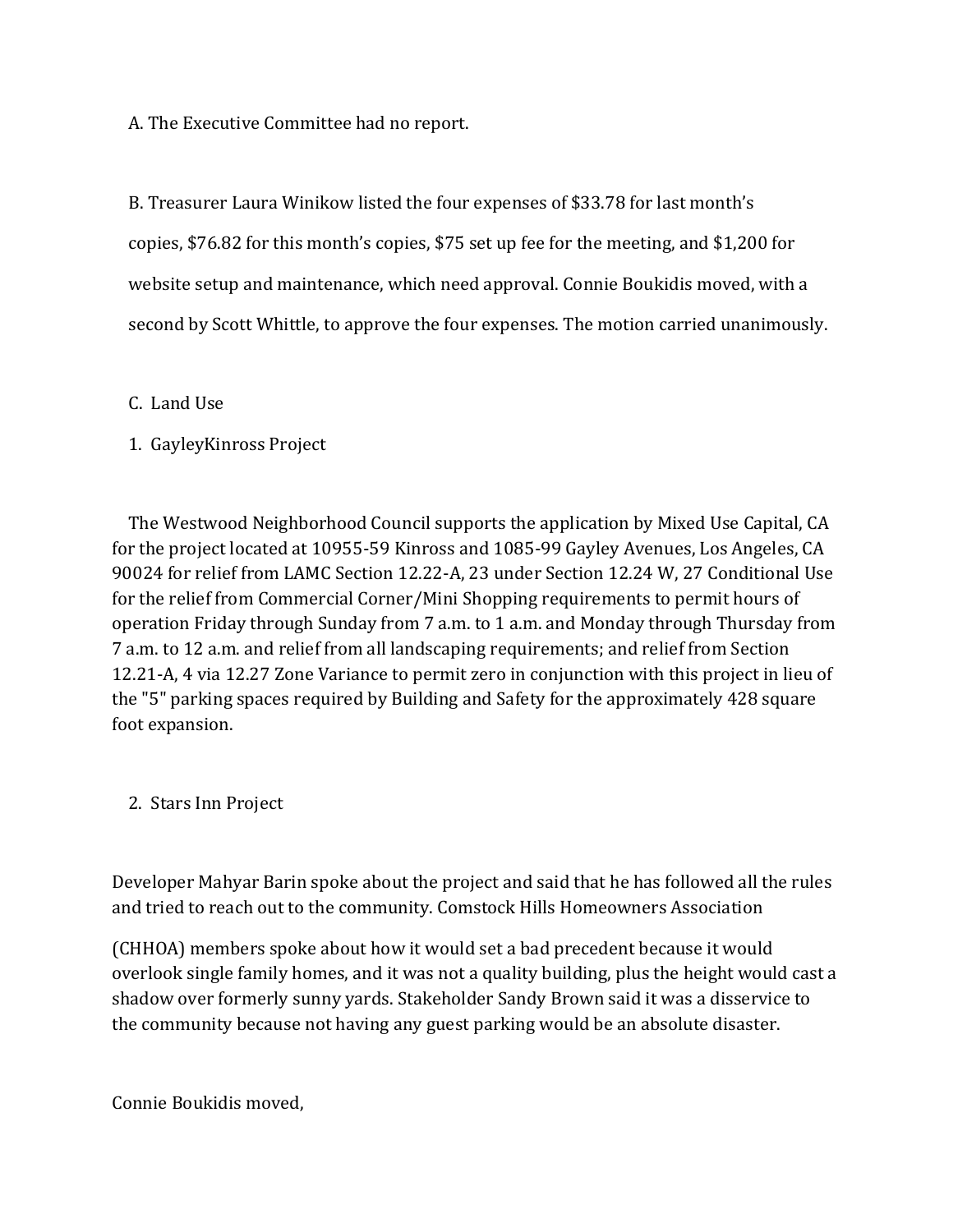"The WWNC does not support the CCSO, LLC 10269 Santa Monica Boulevard PROJECT on the following grounds:

· PROJECT asks for more entitlements than are allowed under SB1818

PROJECT does not conform with the character of the surrounding neighborhood comprised of R-1 single family dwellings.

PROJECT and its requested height increases and additional floors will set a precedent along Santa Monica Boulevard that will forever change its character and create adverse impacts that cannot be mitigated

PROJECT and its height, mass, and density requests are incompatible with the surrounding neighborhood and existing infrastructure

PROJECT lacks adequate parking

Further, the WWNC supports CHHOA in its efforts to encourage CCSO, LLC to meet with the adjacent homeowners and HOA to develop a project with less units, lower height, and more parking."

Michael Stajura seconded and the motion carried by a vote of Yes: 16 and Abstain:1.

D. Outreach & Communications Chair Lisa Chapman encouraged those who have not

completed their ethics or finance training to do so by September 1st.

E. Public Safety

 Michael Stajura announced that the Disaster Preparedness Fair will be held in conjunction with the Broxton Avenue Farmer's Market on October 10, 2013.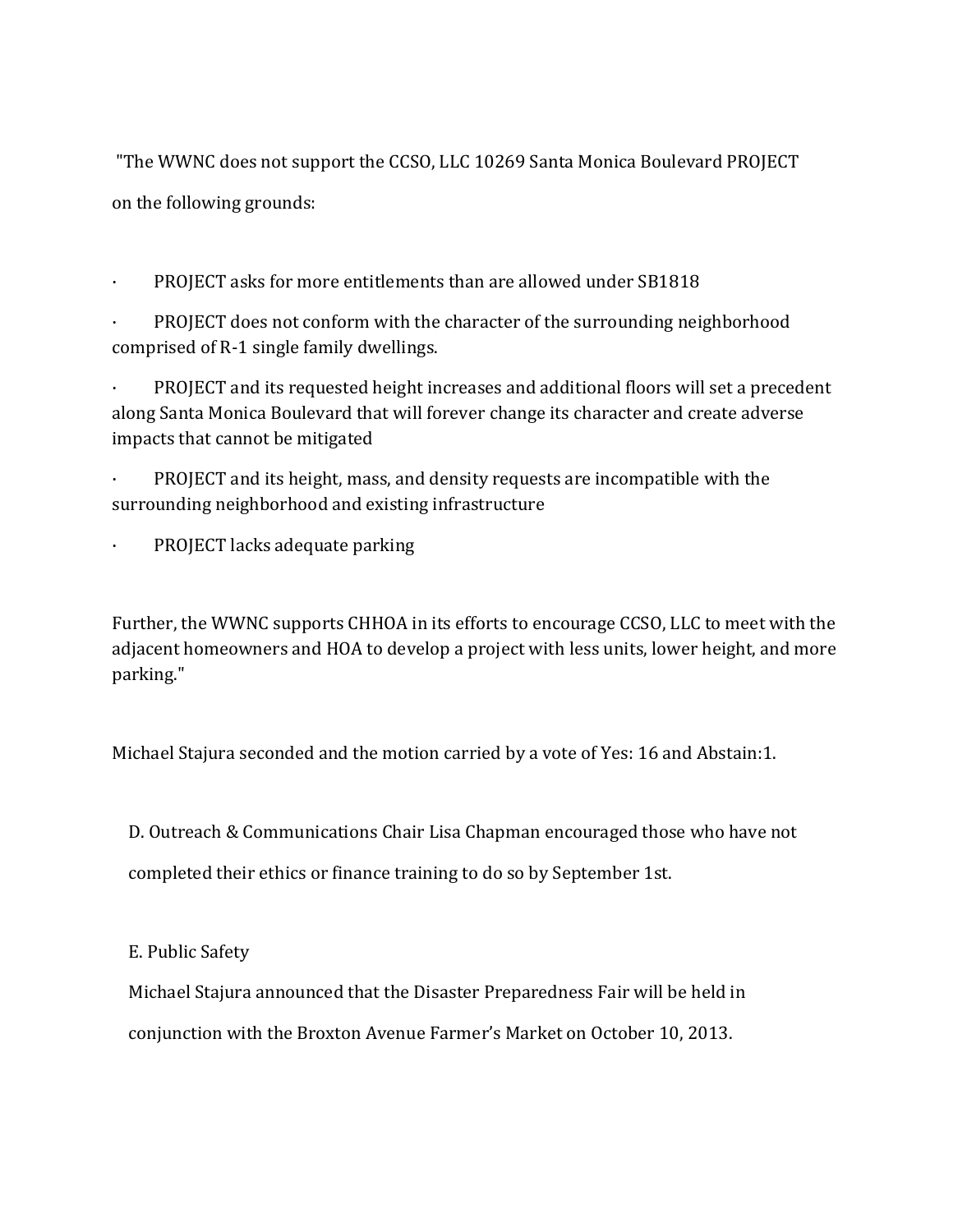F. WRAC

 Ryan Krebs attended the WRAC meeting. Topics discussed were the DWP solar panel program and the factual basis stakeholder definition. Michael Stajura moved that Ryan Krebs be WWNC's permanent WRAC representative, with a second by Lisa Chapman. The motion carried unanimously. Lisa Chapman requested agendization of the factual basis stakeholder defintion for the next meeting.

#### 6. LA EXPRESS PARK FOR WESTWOOD VILLAGE

Department of Transportation representative Peer Ghent explained the demand parking plan for Westwood Village.

#### 7. MURAL ORDINANCE

### Stephen Resnick moved,

WWNC joins in supporting Pacific Palisades Community Council's motion as set forth in the agenda. Lisa Chapman seconded, and the motion carried unanimously.

### 8. NEIGHBORHOOD COUNCIL PLAN REVIEW MOTIONS

The committee working on ways to improve neighborhood councils drew up a list of ways to improve them. Jerry Brown said that he agreed with them all except for objected to number nine, the exhaustive efforts process.

Jerry Brown moved that WWNC approve items one through eight, and oppose item nine with a second by Connie Boukidis. Michael Stajura revised the motion into two motions, one on items one through eight and a separate motion on item nine. The motion to approve